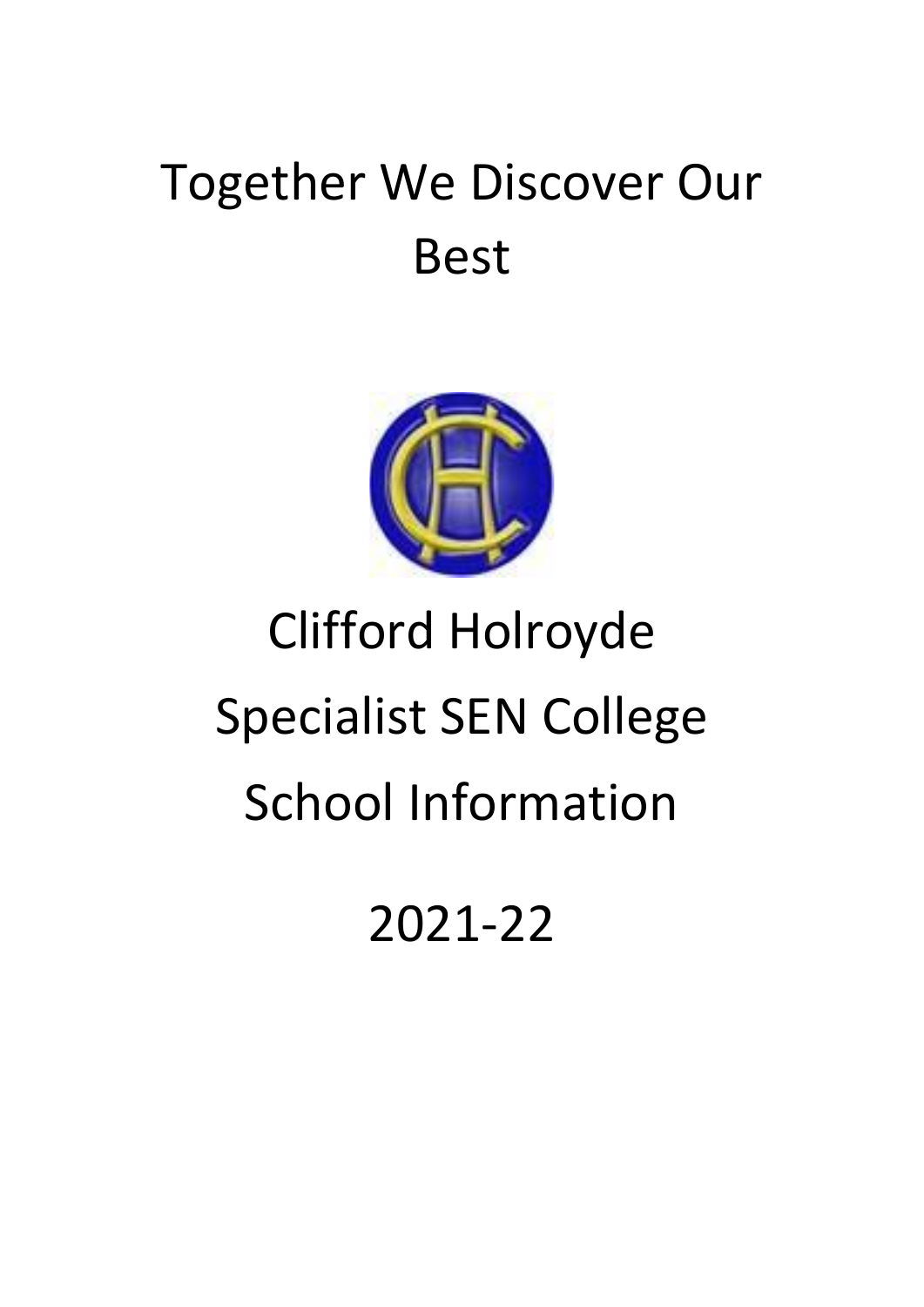## Address: Clifford Holroyde Specialist SEN College Thingwall Lane Knotty Ash Liverpool L14 7NX Telephone No.: 0151 228 9500 Fax No.: 0151 228 9318 Web site: www.clifford-holroyde.co.uk E-mail: Clifford-ao@cliffordholroyde.liverpool.sch.uk Headteacher: Mrs Jane Pepa School starts: 08.20 am School finishes: 2.15 pm School Improvement Partner: Erica Sharman Chair of Governors: Michelle Beard

Senior Leadership Team

Mrs Jane Pepa Headteacher

Mr Stephen Trainor Deputy Headteacher

Miss Kerry Walsh Assistant Headteacher

Mrs Kate Garrett Designated Safeguarding Officer & Learning Support Assistant Manager

Mrs Lisa Pover Engagement Programme Manager and Careers Lead

Mr David Murphy Finance & Business Manager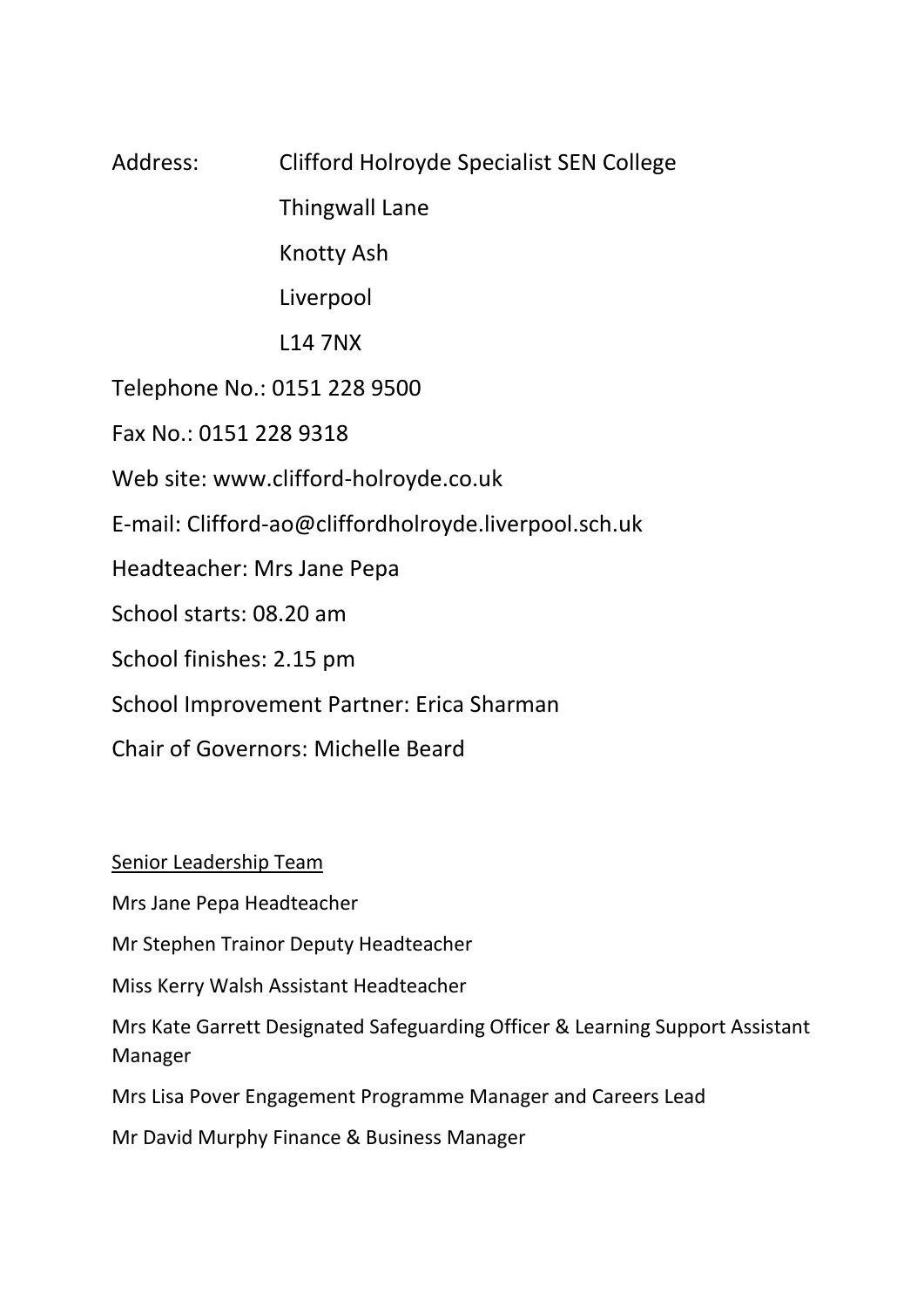#### Staff list

Mrs Jane Pepa Headteacher Mr Stephen Trainor Deputy Headteacher: Maths, whole school numeracy Miss Kerry Walsh Assistant Headteacher: Teaching and Learning Mrs Kate Garrett Pastoral Manager / Designated safeguarding Lead Ms Hannah O'Flaherty THRIVE intervention Parent Liaison Officer Mr Graeme Hill – Physical Education Mr Wayne Tagoe Teacher – Physical Education and KS3 Maths Mr Stephen Rose Teacher – Science Mr Adam Leadbetter – Teacher Food Tech Mrs Lisa Pover Engagement Programme Manager, Careers Leader Ms Amy Davies Learning Support Tutor Mr Peter Davies Engagement Programme Support Worker Mr Ken Duff Learning Support Assistant Mr Stephen Collier Learning Support Assistant Ms Carolyn Rigby Learning Support Assistant Miss Katy Moore Learning Support Assistant Mr Callum Smyth Learning Support Assistant Mr Christopher Vaughan SI Mr Dave Murphy Finance / School Business Manager Mrs Margaret Taggart Admin Officer Mr Ian Peach Site Manager Mrs Lyn Parry School Cook Ms Karen Eccles Cleaner Mrs Marie Bird Cook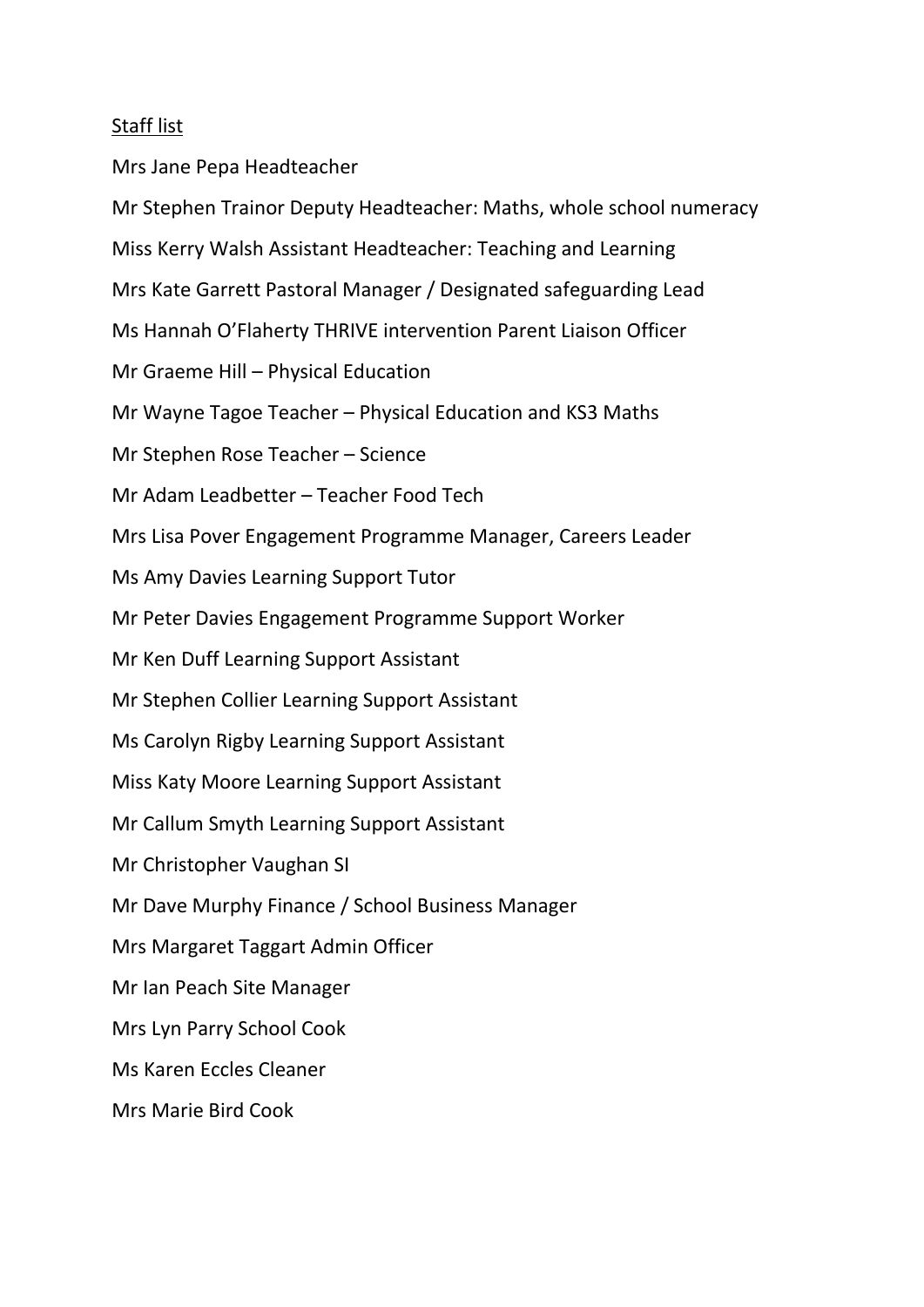#### School Partners

Education Welfare Officer: Ms Michaela Bishop

School Nurse: Miss Suzanne Oldfield

#### School Vision, Values & Ethos

### Together We Discover Our Best

Clifford Holroyde is an all-boy secondary school catering for 68 pupils with Social, Emotional and Mental Health Needs. Pupils are referred via the Local Authority and our intake is from across the city region. Clifford Holroyde has achieved High Performing Specialist Status and our expertise is recognised by the D.F.E. in the field of Behaviour and Applied Learning.

We also operate a successful and effective Outreach Service which supports mainstream schools within the central zone of the city, together with the Local Authority Families Programme we have lead the Thrive Approach across over 127 schools within the Liverpool City Region.

Following an OFSTED visit in July 2019 we continued to be 'good'. The report highlighted that the development of pupils' emotional health and well-being is a key priority. The leadership team has maintained the good quality of education in the school since the last inspection and that staff enjoy working at school. The following statement is a quote during the inspection from one of the pupils on how the school helps them "*You stop acting like a kid and grow up".*

#### Parental feedback included

#### '*I never imagined how far my son would come while at this school.*'

We believe in lifelong learning and the idea that both adults and children learn new things every day. We believe learning should be a rewarding and enjoyable experience for everyone: it should be fun. We equip children with the skills, knowledge and understanding necessary to be able to make good choices in their lives. We believe teaching and learning experiences help children to lead rewarding lives. We believe people learn best in different ways. We develop childrens' self-respect and encourage them to respect others. We respect all cultures and in doing so, promote positive attitudes towards other people.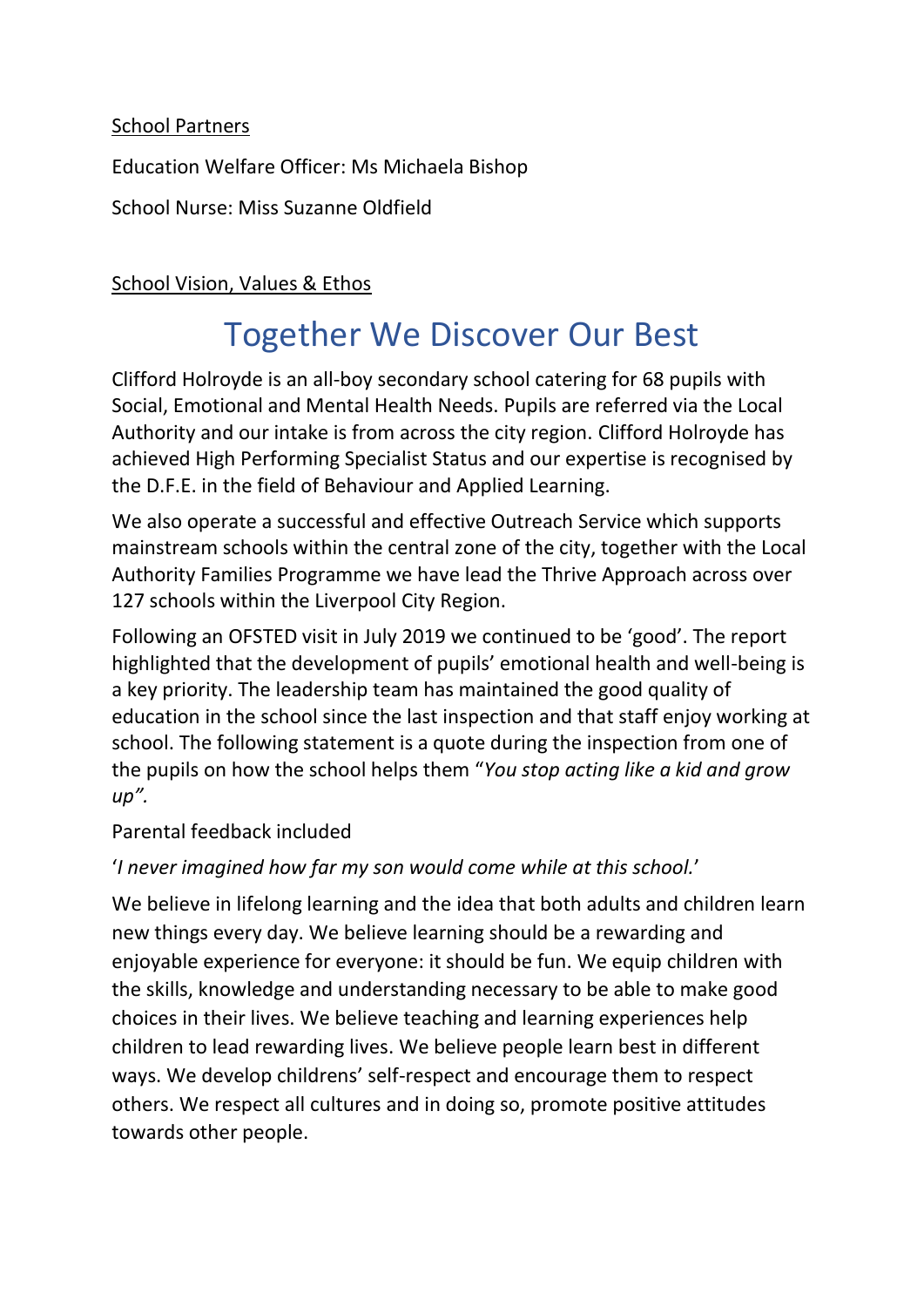Mission Statement

At Clifford Holroyde, we:

Care - Ensuring all pupils are safe

Reflect - Constantly look to improve and develop

Inspire - Enjoy positive outcomes …. So we can succeed together!

Clifford Holroyde Ethos and Values

At Clifford Holroyde we all Achieve.

We are:

A Articulate C Confident H Happy I Independent E Educated V Valued E Excellent

#### Statement of Purpose

Promoting inclusion for pupils here, in other schools and in society through our values, specialist skills and the expertise we share with others.For pupils based at the College, we provide a therapeutic environment where children and adults feel happy, safe and valued and where learning in its widest sense is pivotal to the educational, health and emotional wellbeing and social development of all.

#### School Aims

Introduction

1.) At Clifford Holroyde, we believe in the concept of lifelong learning and the idea that both adults and children learn new things every day. We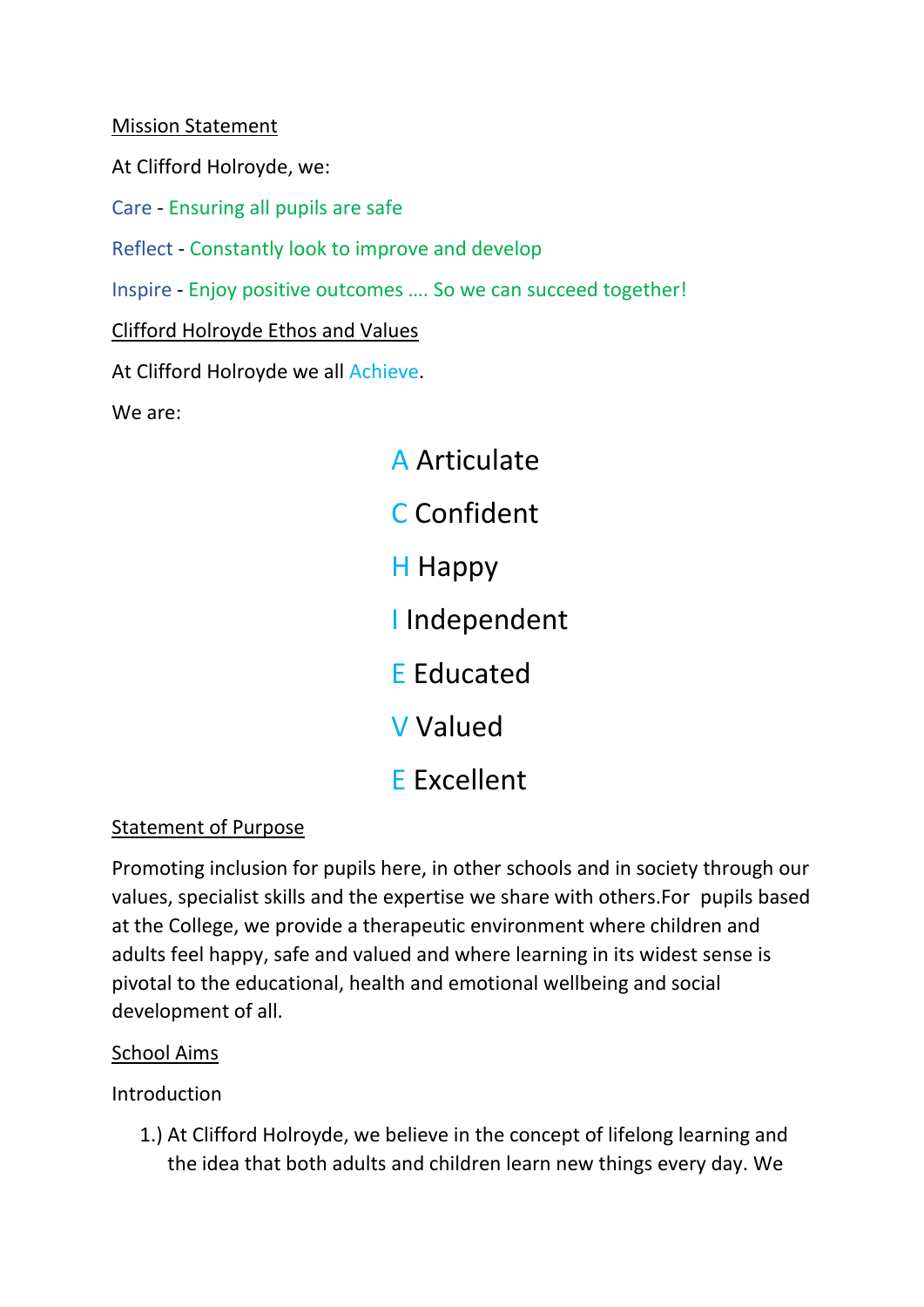maintain that learning should be a rewarding and enjoyable experience for everyone; it should be fun. (Mihaly Csikszentmihalyi former Professor at Chicago university dedicated his career to the study of what makes people happy. He identified the key feature to happiness as the need to control the events which shape our lives, when we suffer from poor mental health, we can often report a feeling of helplessness and a loss of control. The task for professionals is to identify how a particular pattern of behaviour might be working for the individual concerned and try to help the person to find alternative ways of having those needs met. To re-channel the energy that is negatively presented towards a more positive, socially acceptable and constructive outcomes.) Research suggests that six basic elements—anticipation, surprise, pleasure, understanding, strength, and **poise—are present each time someone plays fully**. Not to mention that play increases BDNF brain derived neurotropic factor.

Through our teaching we equip children with the skills, knowledge and understanding necessary to be able to make informed choices about the important things in their lives. We believe that appropriate teaching and learning experiences help children to lead happy / rewarding and fulfilling lives.

#### Aims

2.) We believe that people learn best in different ways. At our school we provide a rich and varied learning environment that allows children to develop their skills and abilities to their full potential.

Through our teaching we aim to:

• enable children to become confident, resourceful, enquiring and independent learners;

• foster children's self-esteem and help them build positive relationships with other people;

• develop children's self-respect and encourage children to respect the ideas, attitudes, values and feelings of others;

• show respect for all cultures and, in so doing, promote positive attitudes towards other people;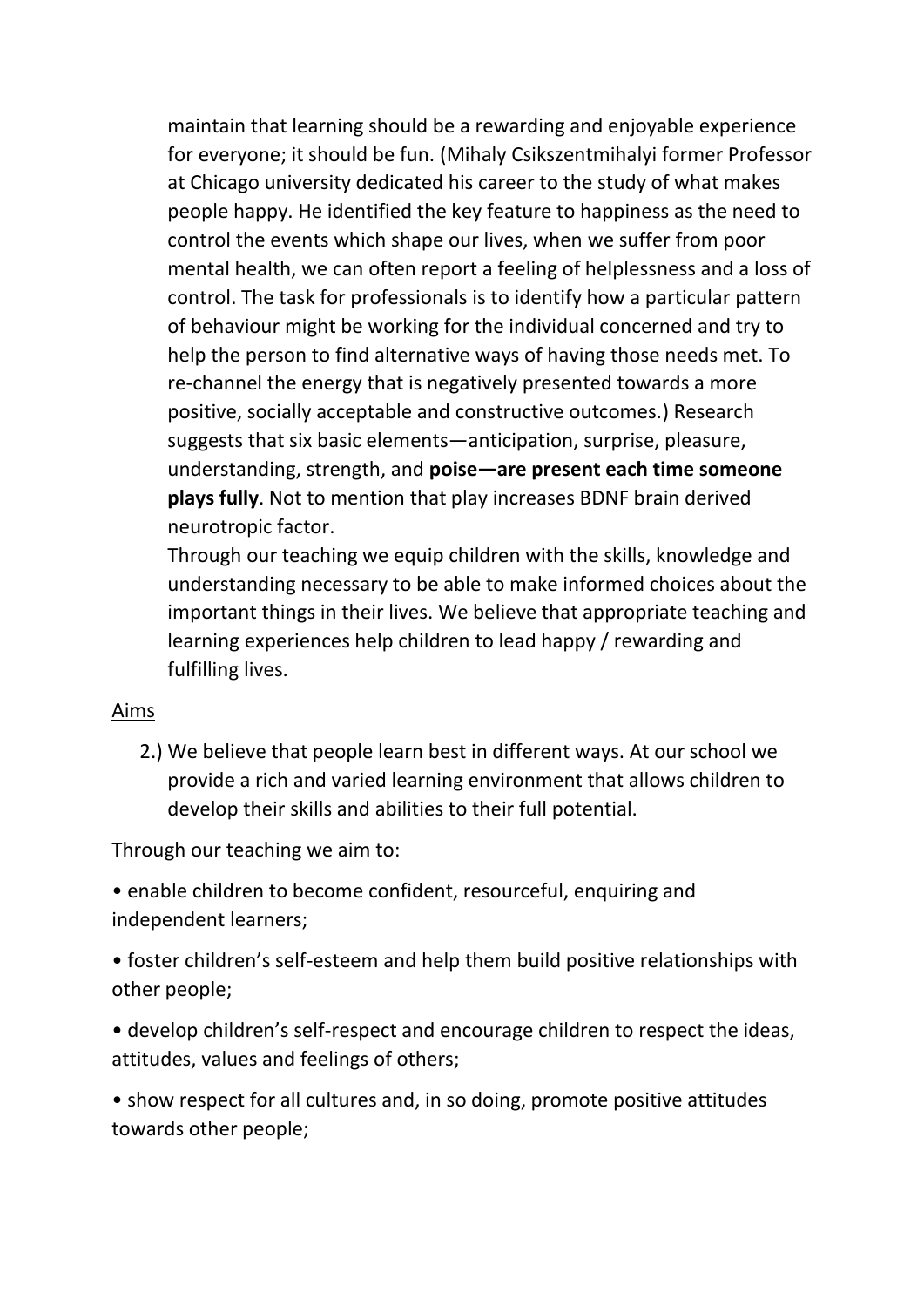• enable children to understand their community and help them feel valued as part of this community;

• help children grow into reliable, independent and positive citizens.

#### Curriculum

#### Introduction

1.) The curriculum is all the planned activities that we organise in order to promote learning and personal growth and development. It includes not only the formal requirements of the National Curriculum, but also the range of extra-curricular activities that the school organises in order to enrich the experience of the children. It also includes the 'hidden curriculum', or what the children learn from the way they are treated and expected to behave. We aim to teach children how to grow into positive, responsible people, who can work and co-operate with others while developing knowledge and skills, so that they achieve their true potential.

#### Values

2.) Our curriculum is underpinned by the values that we aim to engender in school. The curriculum is the means by which the school achieves its objective of educating children in the knowledge, skills and understanding that they need in order to lead fulfilling lives.

#### Aims and objectives

- to enable all children to learn and develop their skills to the best of their ability;
- to promote a positive attitude towards learning, so that children enjoy coming to the school and acquire a solid basis for lifelong learning;
- to teach children the basic skills of literacy, numeracy and information and communication technology (ICT);
- to enable children to be creative and to develop their own thinking;
- to teach children about their developing world, including how their environment and society have changed over time;
- to help children understand Britain's cultural heritage;
- to enable children to be positive citizens in society;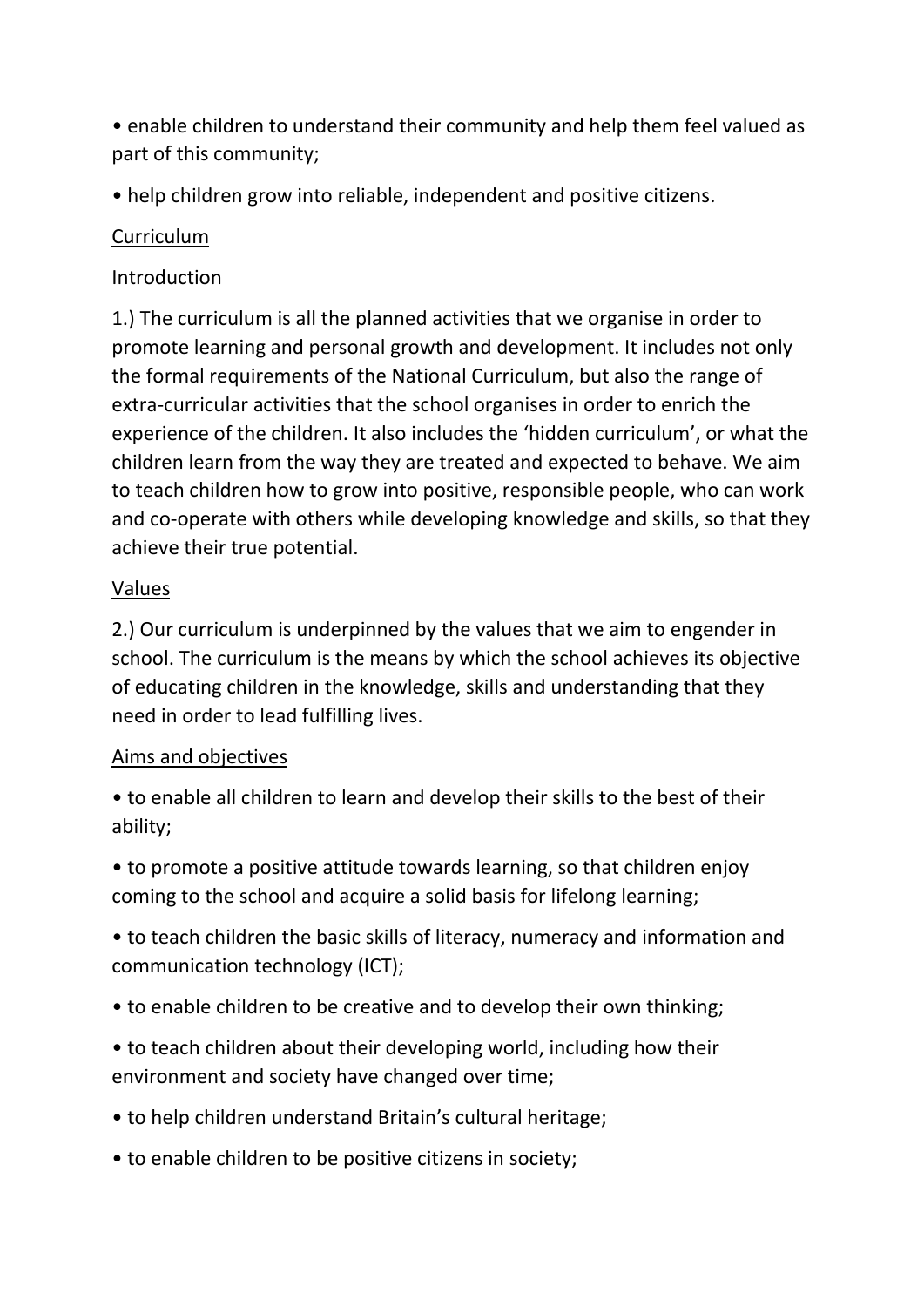• to fulfil all the requirements of the National Curriculum and the Locally Agreed Syllabus for Religious Education, modified to meet the specific needs of the pupils;

• to teach children to have an awareness of their own spiritual development, and to understand right from wrong;

• to help children understand the importance of truth and fairness, so that they grow up committed to equal opportunities for all;

• to enable children to have respect for themselves and high self-esteem, and to be able to live and work co-operatively with others;

• to ensure vulnerable pupils within our school community maintain pace with their peers.

#### Organisation and planning

- We plan our curriculum in three phases. We agree a long-term plan for each key stage, mapping each subject for each year group to support the knowledge at each stage, the sequencing and structuring of each topic and assessment to demonstrate what they know and do that they could not before. This highlights what topics are to be taught in each term, and to which groups of children. We review our long-term plan on an annual basis.
- With our medium-term plans, we give clear guidance on the objectives and teaching strategies that we use when teaching each topic. We use the national schemes of work for much of our medium term planning in the foundation subjects.
- Our short-term plans are those that our teachers produce on a weekly or daily basis. We use these to set out the learning objectives for each session, and to identify what resources and activities we are going to use in the lesson.
- At Key Stage 3 the curriculum at the College places a great emphasis on the core and foundation subjects and we teach these subjects separately. This means that, for example, a child may concentrate in one term on a history topic, then switch to a greater emphasis on geography in the next term. Over the three terms of the academic year, each child has the opportunity to experience the full range of National Curriculum subjects.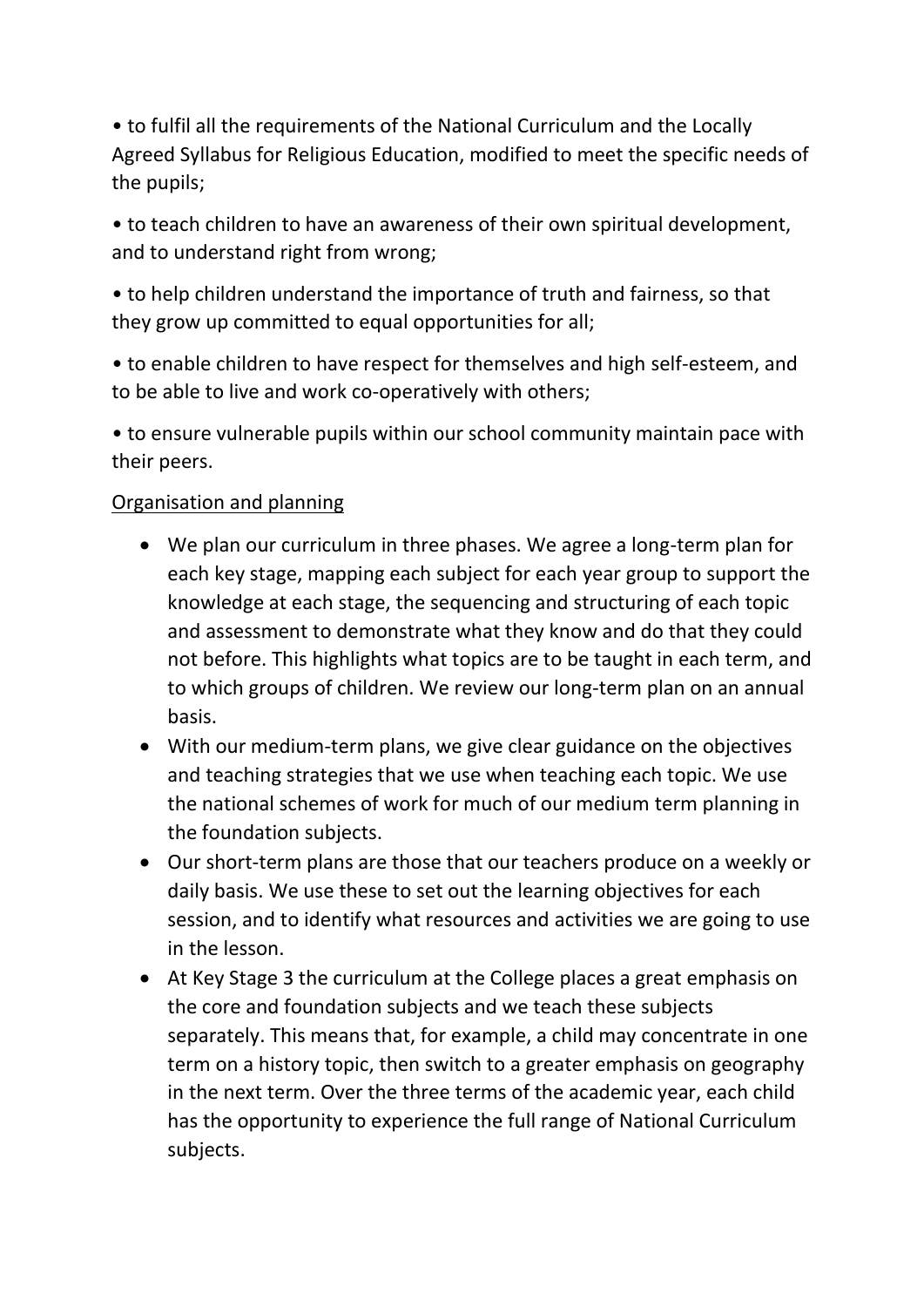#### Children with special needs

- All pupils attending the College have special educational needs and, therefore, the curriculum is designed to provide access and opportunity for all children who attend. If we think it necessary to adapt the curriculum to meet the needs of individual children, then we do so only after the parents of the child have been consulted.
- Each pupil has an Individual Education Plan (IEP). This sets out specific curriculum and behavioural targets for the pupil. The pupil has ownership of the IEP which is monitored and reviewed with parents on parental afternoons at regular intervals and can be used to support the annual reviews of pupils.

#### School Discipline, Rules and Code of Conduct.

Our school rules are clear and unambiguous and are continuously reviewed and monitored. Pupils are constantly reminded of them through verbal prompts, clear and prominent displays of rules and rewards whenever appropriate.

Our class teachers closely work with pupils to ensure they are aware of the standards of conduct expected of them, both within the classroom and around school.

#### Our approach:

Each class has a set of published rules, these rules are clearly explained to the class by the class teacher along with the consequences in the event of rules being broken and the rewards which can be earned for positive behaviour.

The system is consistent and applies throughout the day. We have set rules, consequences and rewards at playtime/lunchtime and taxi-time, thus motivating the pupil to be aware of his behaviour at all times and in all situations. The system places the emphasis on the child to take responsibility for his behaviour and pupils very soon learn that any inappropriate behaviour always leads to a consequence and, equally, all appropriate behaviour is rewarded.

Below is our agreed list of non-negotiable requirements for pupil behaviour.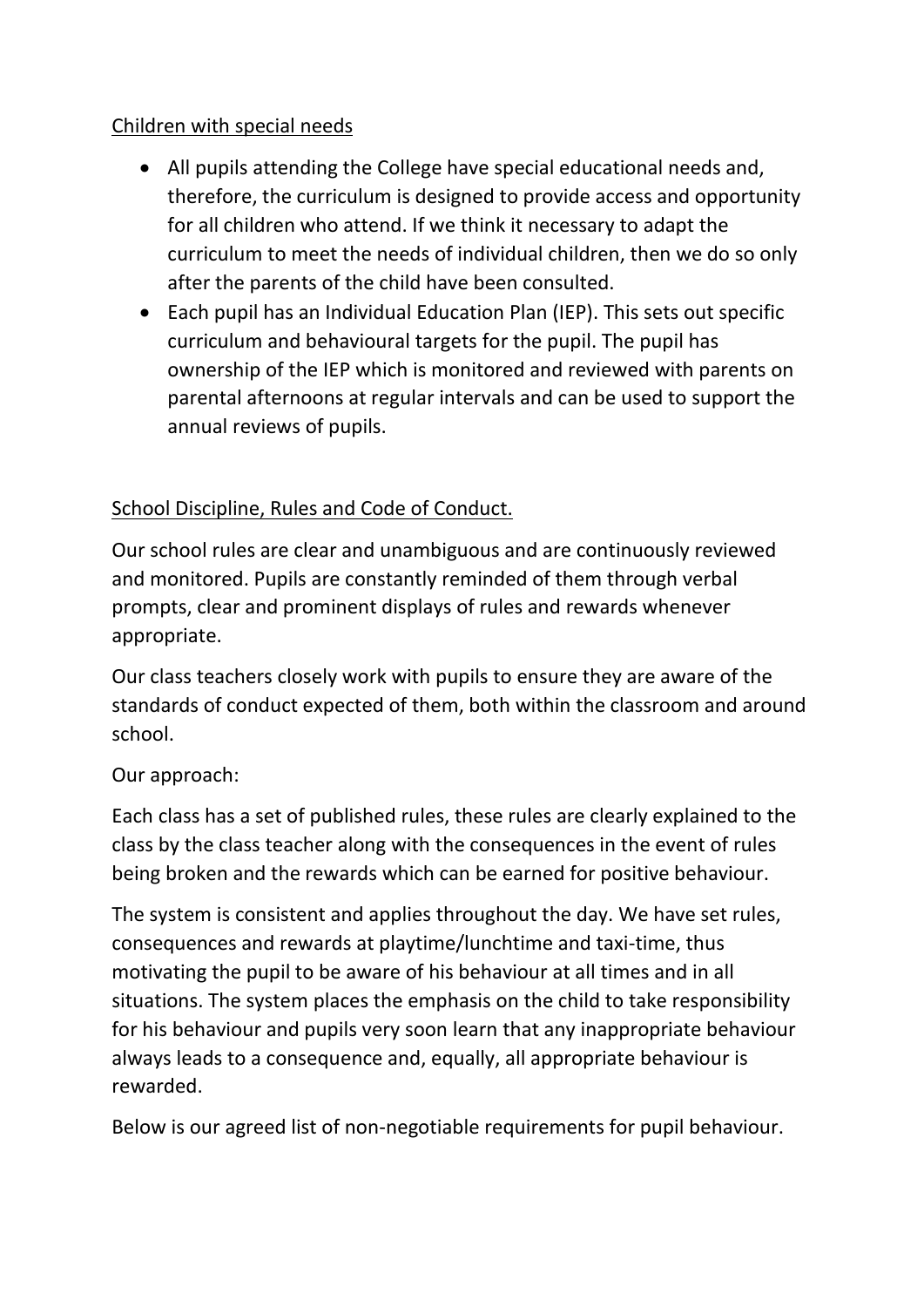Pupils are automatically placed on after school reflection for presenting the following behaviour.

- Sexualised comments
- Racist / Homophobic language
- Kicking through doors
- Wilful damage to property
- Climbing on the roof
- Physical assault /abuse of others
- Inciting / instigating a fight.

Our after school session: 2:30pm – 3:15pm

All pupil behaviour is tracked and recorded over the course of the school

day. Parents / carers are contacted at the end of each day to report on their son's performance. The final session of the school day is for review, rewards and reflection. Those pupils who have earned sufficient points are given an option e.g. football, computers, whilst those who have failed to meet the required number of points complete a Behaviour Journal. This journal gives the pupil the opportunity to reflect on their behaviour and is overseen by their form teacher or LSA.

#### Pupil Rewards

Our system promotes and encourages good behaviour and good attendance and is arranged by a points system. Points are earned for both work and behaviour in lessons and are operational throughout the day. Therefore, points are also earned at play, lunch and taxi times.

Rewards are short, medium and long term.

Short term rewards - pupils with 65 points or more earn daily option eg

football; pool, PlayStation.

Medium term rewards – weekly half-day trip for achieving 95% of points

eg Imperial War Museum; Science Museum.

Long term rewards - termly, negotiated with pupils eg Alton Towers, Rhyl Sun Centre.

#### Pupil Reviews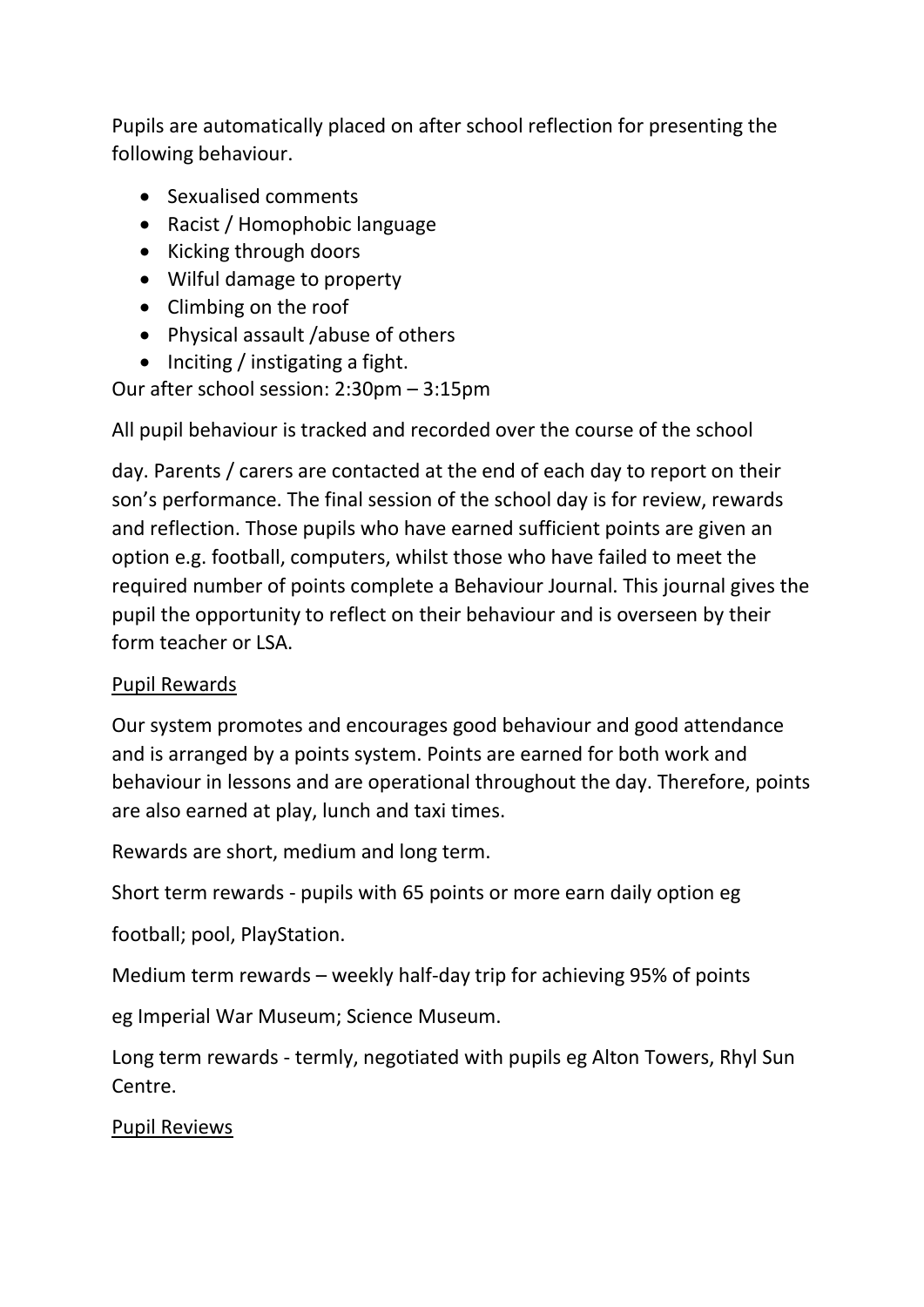Each pupil is formally reviewed once a year. However, pupils are constantly being reviewed by class teachers and outside agencies are often called upon to assist to help resolve problems and help with appropriate support for the pupil.

#### Pupil Assessment

Assessment is an ongoing process and children are constantly monitored during the year. We formally test pupils three times per year through Checkpoint Week. Once per term pupils are assessed and samples of work entered into a portfolio to give a 'snapshot' of the child's performance at that point in the year.

Each child has a IEP (Individual Education Plan) which is reviewed each half term.

#### Engagement Programme

We run an innovative and highly effective Engagement Programme for pupils whose needs are best met in a vocational setting. Bespoke programmes are designed to meet the specific needs of individual pupils. This comprises of working off site in college or with a training provider and with some time spent in school. We have developed excellent partnerships with a range of colleges and training providers and the programme has proved to be highly successful and pupils achieve accredited qualifications to equip them for a working life when leaving school.

#### Child Protection

Clifford Holroyde is a very safe school and the safeguarding of our pupils is at the centre of everything we do. The school has a comprehensive Child Protection Policy and an experienced designated Safeguarding Lead Officer. Parents should be aware that school will take any reasonable action to ensure the safety of pupils. In cases where the school has a reason to be concerned that a child may be subject to ill treatment, neglect or other forms of abuse, staff have no alternative but to follow Liverpool Child Protection procedures and inform Social Services of their concern.

#### Healthy Schools

School runs a healthy breakfast club which is available free of charge to all pupils from  $8.15$  am  $-8.30$  am.